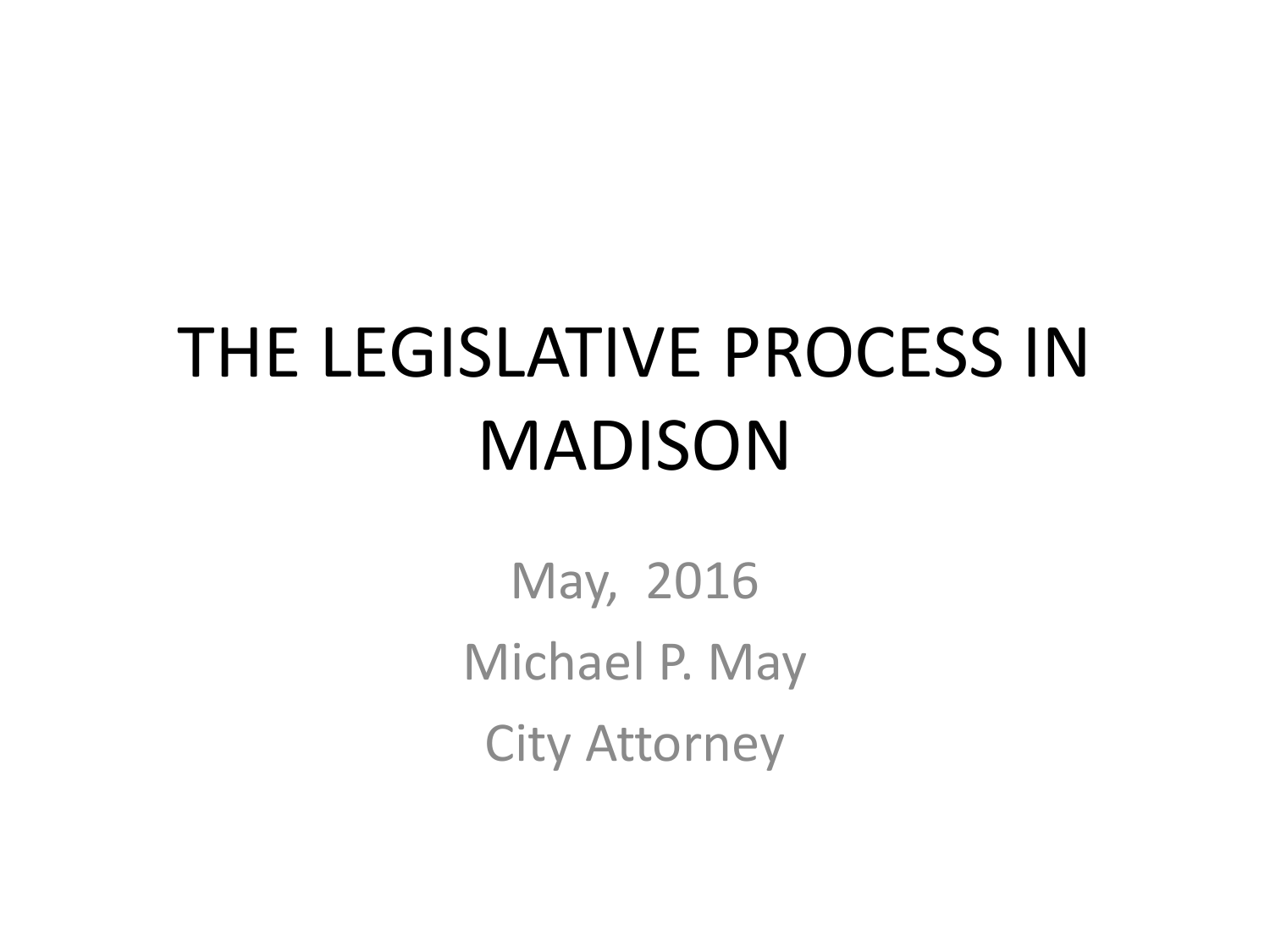#### Legislative Process: What We Will Cover Today

- 1. Overview of Legislative Process
- 2. Substitutes and Alternates
- 3. Committees and Sec. 33.01, MGO
- 4. Legistar Issues (Lisa Veldran)
- 5. Your Questions or Issues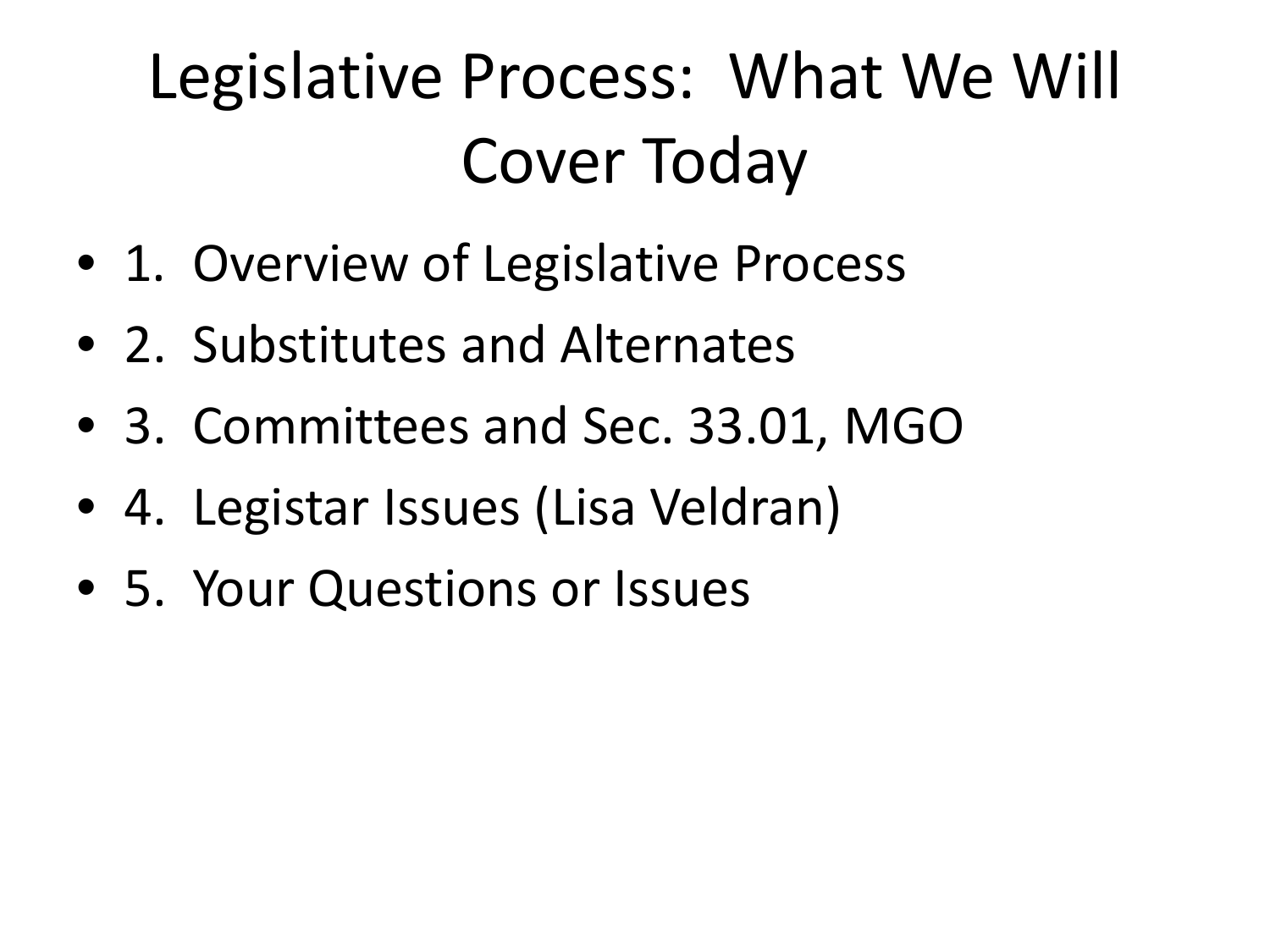### Legislative Process Overview

- Resolutions v. Ordinances
- Drafting, Fiscal Notes and Sponsorship
- Introduction
- Committee Referral Process
- Substitutes, Alternates and Amendments
- Public Hearings
- Approval and Effective Date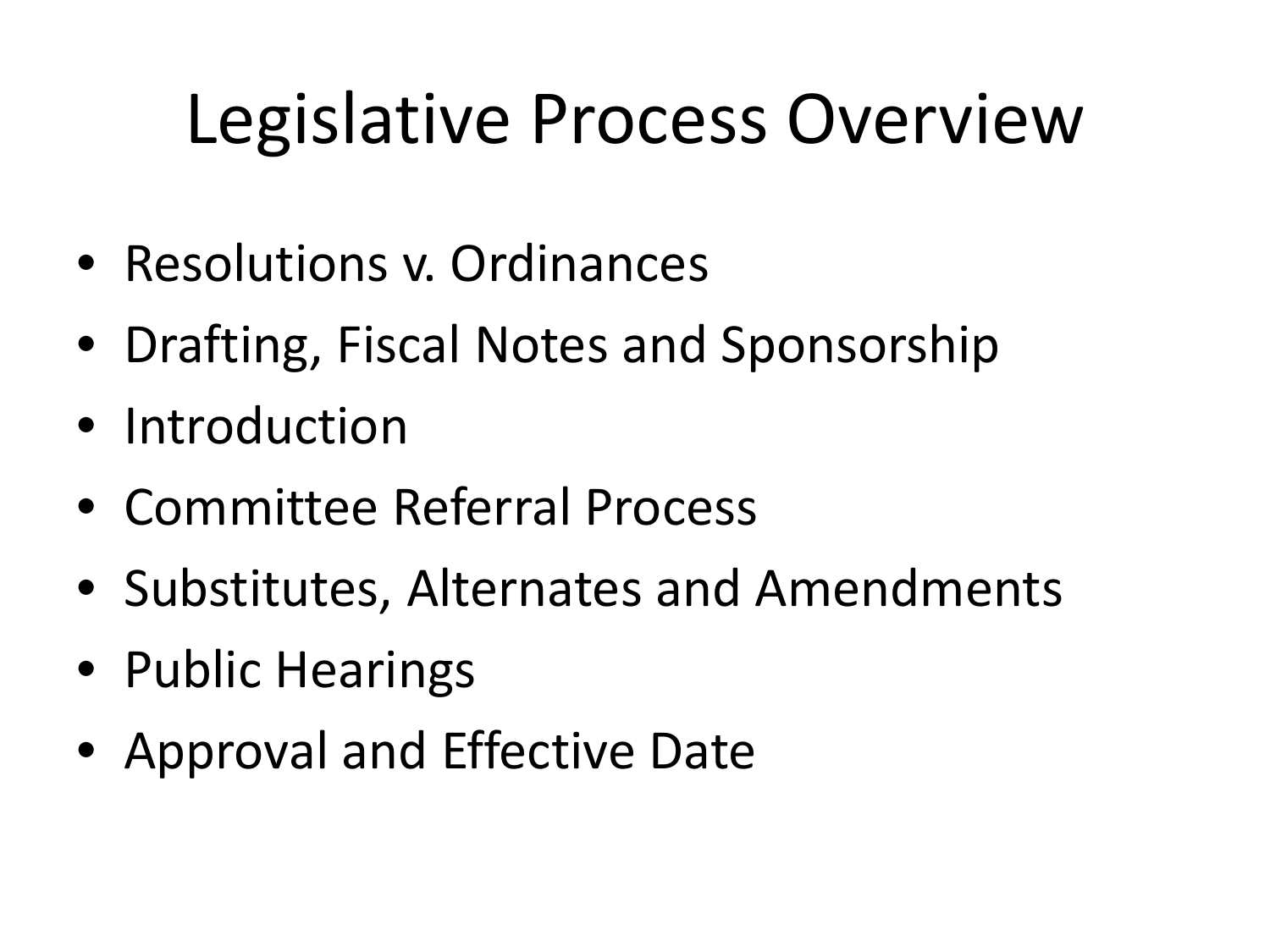#### Resolutions v. Ordinances

• Resolutions generally deal with an individual matter, such as approval of a contract, setting internal City policy, or approval of an expenditure. Any person may draft a resolution. They only are reviewed by the City Attorney upon request.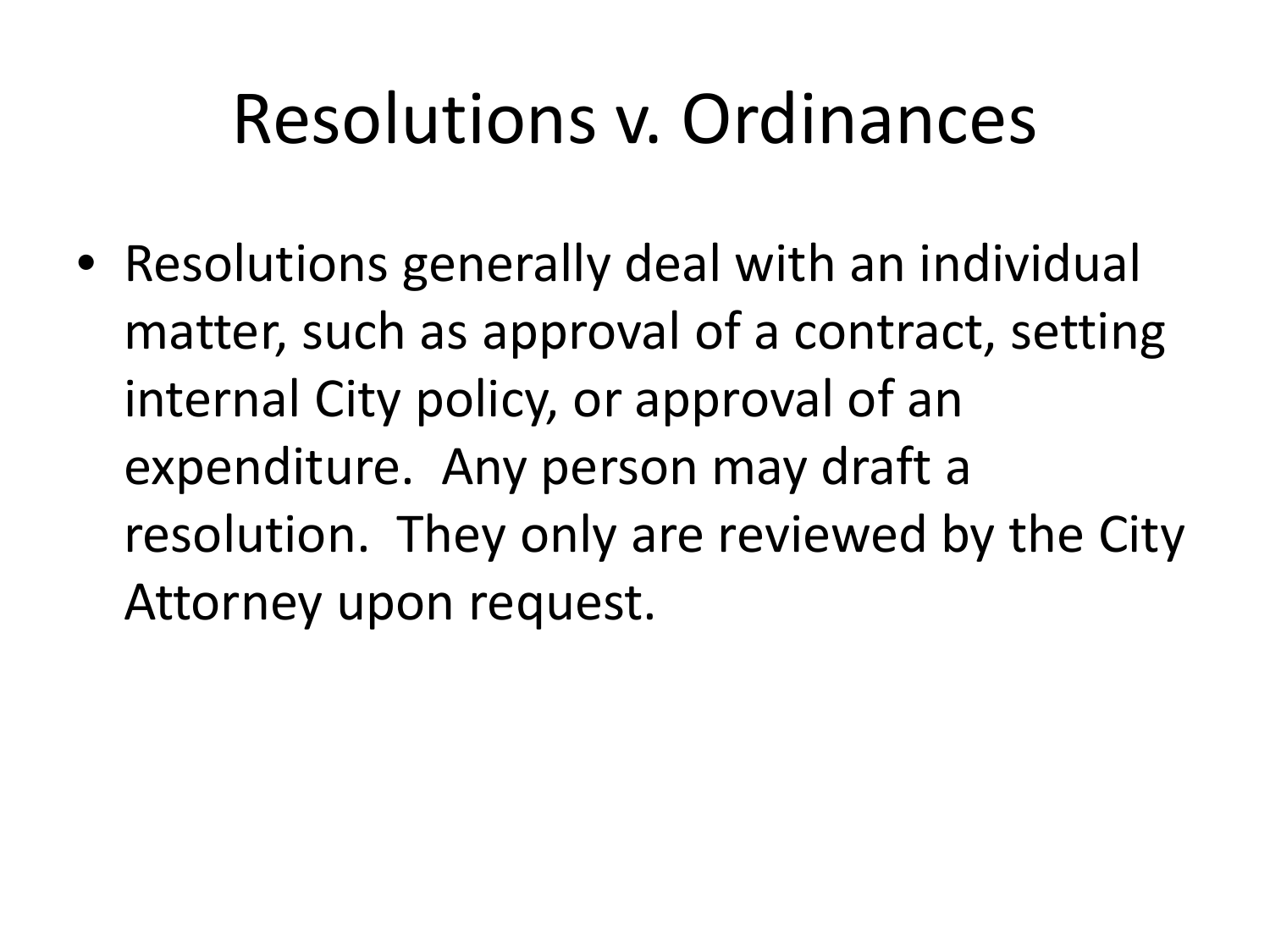#### Resolutions v. Ordinances, cont.

- Ordinances generally deal with rules that affect the general public. The zoning and building codes, permits, traffic and other offenses that may involve a forfeiture are examples.
- Only the City Attorney may draft an ordinance.
- Codified in the Madison General Ordinances (MGO).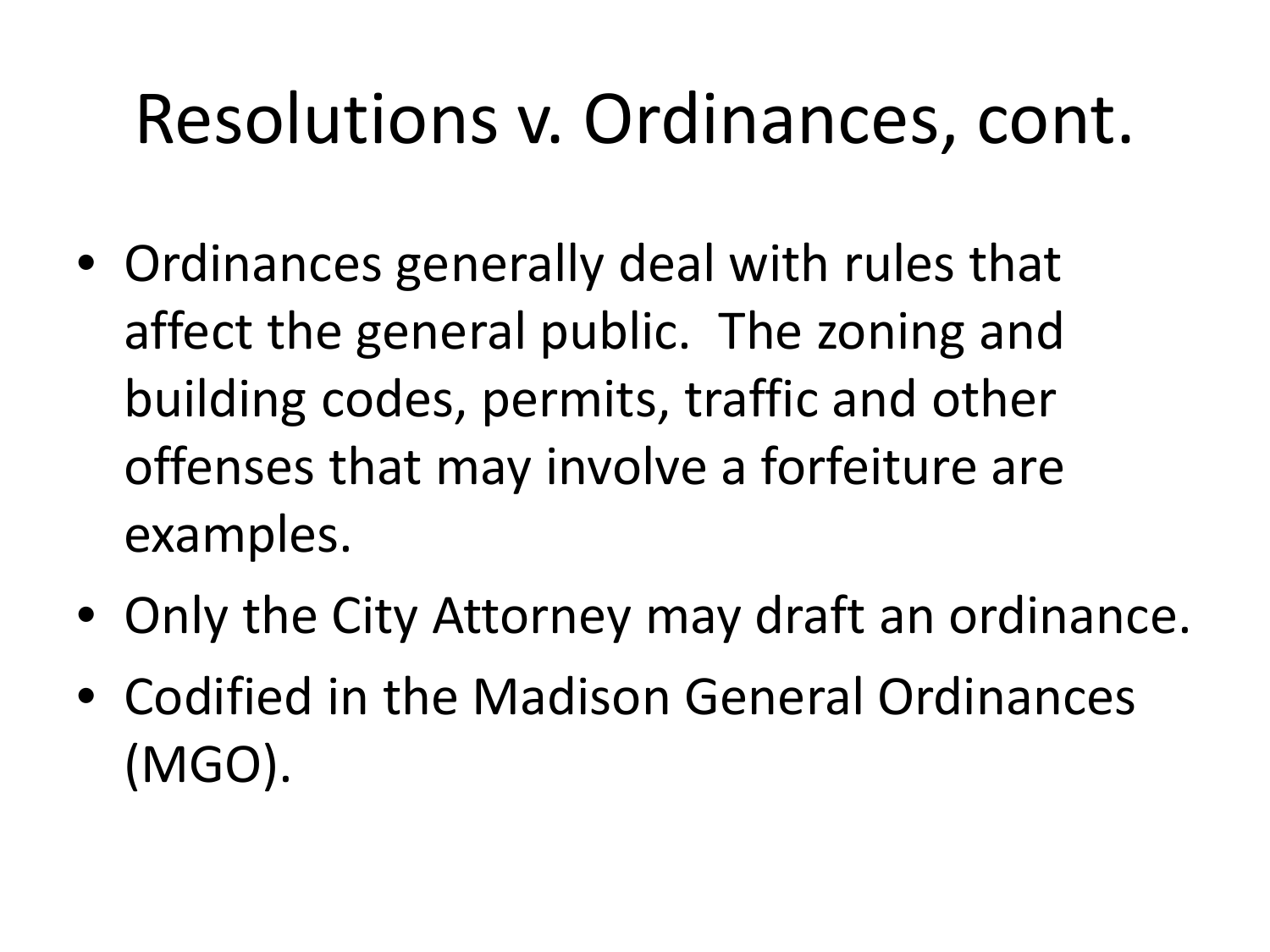# Drafting, Fiscal Notes and Sponsorship

- Resolutions may be drafted by anyone.
- Contract approvals must include legal name of other party, authorize named City officials to sign, include purpose and amount of contract.
- See Contract Training on CA website.
- Committees must include name, purpose, membership, appointment and end date.
- Standing committees to be by ordinance.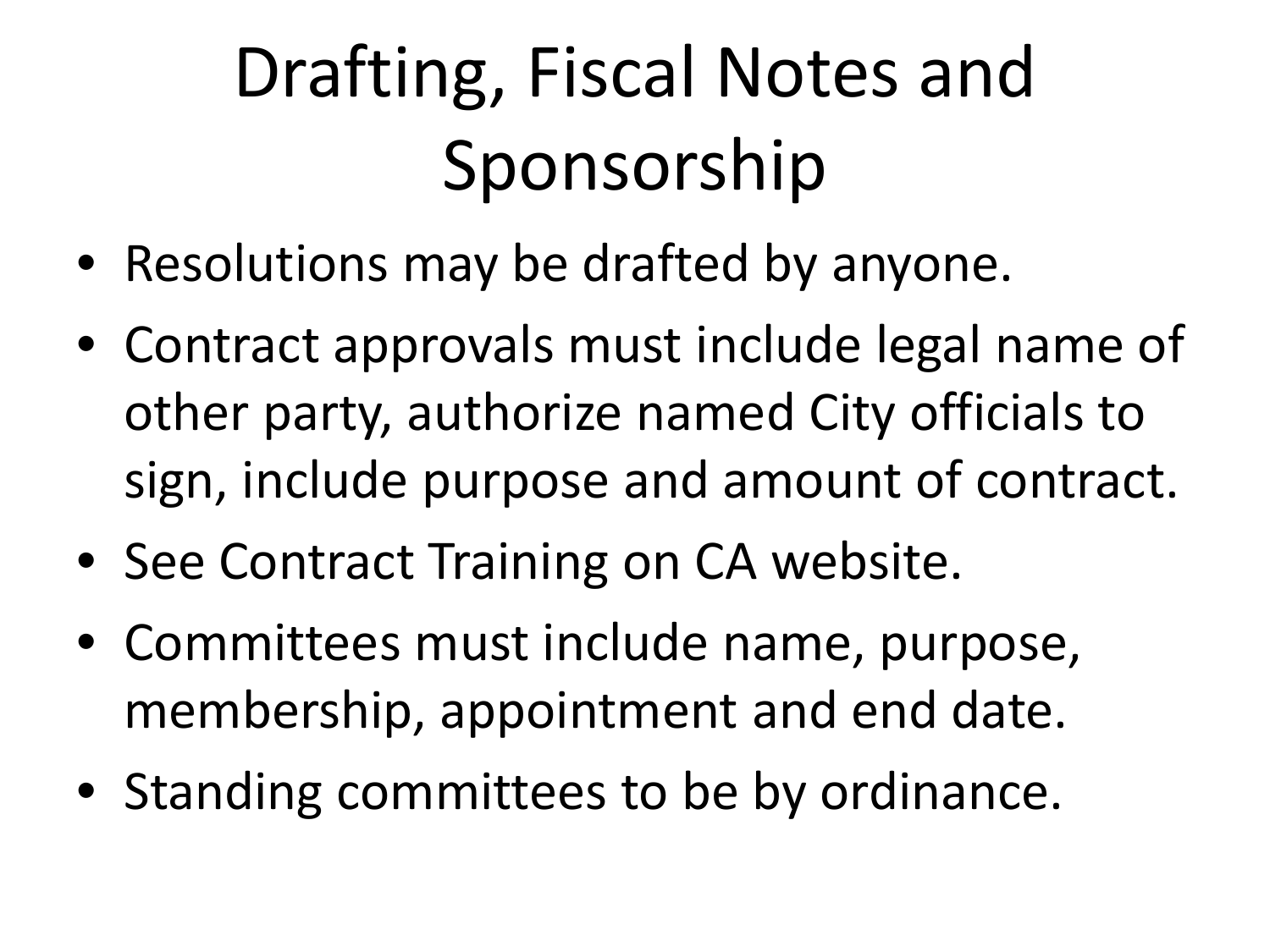# Drafting, Fiscal Notes and Sponsorship, cont.

- City Attorney to draft ordinances.
- All ordinances and resolutions must have a sponsor. Mayor or alderperson except as provided in Sec. 2.05(6), MGO. BPW, Plan and CA.
- After drafting, must go to Finance Department for a fiscal note. Plan enough time for that.
- Find a sponsor before drafting.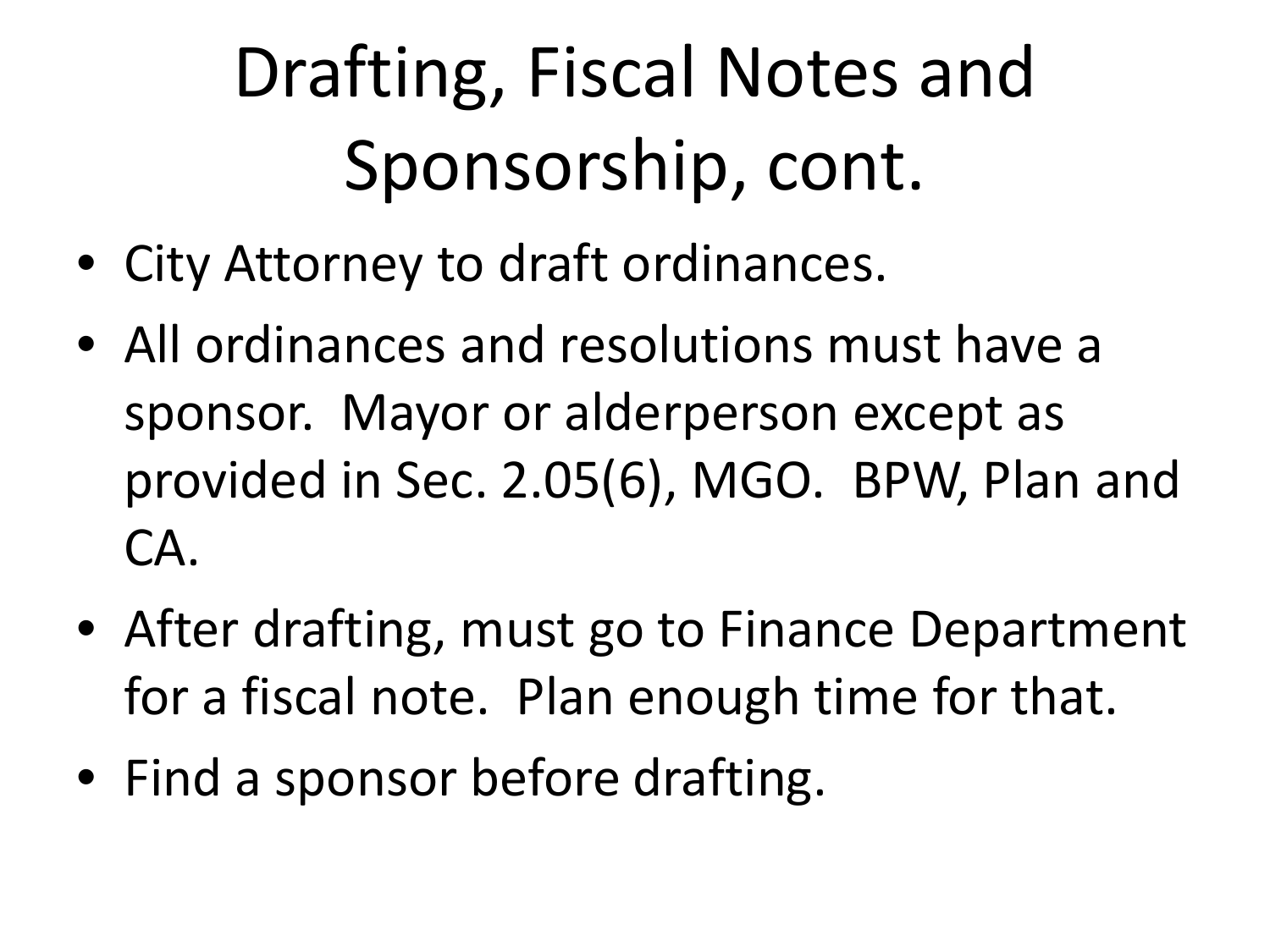### Introduction of Legislation

- General rule is that ordinance or resolution must be introduced at one Council meeting and then considered at a later meeting.
- Council may suspend this rule by a 2/3 vote and act at the same meeting as introduced.
- Must be to Clerk by Wednesday before a Tuesday meeting.
- Introduction from the floor.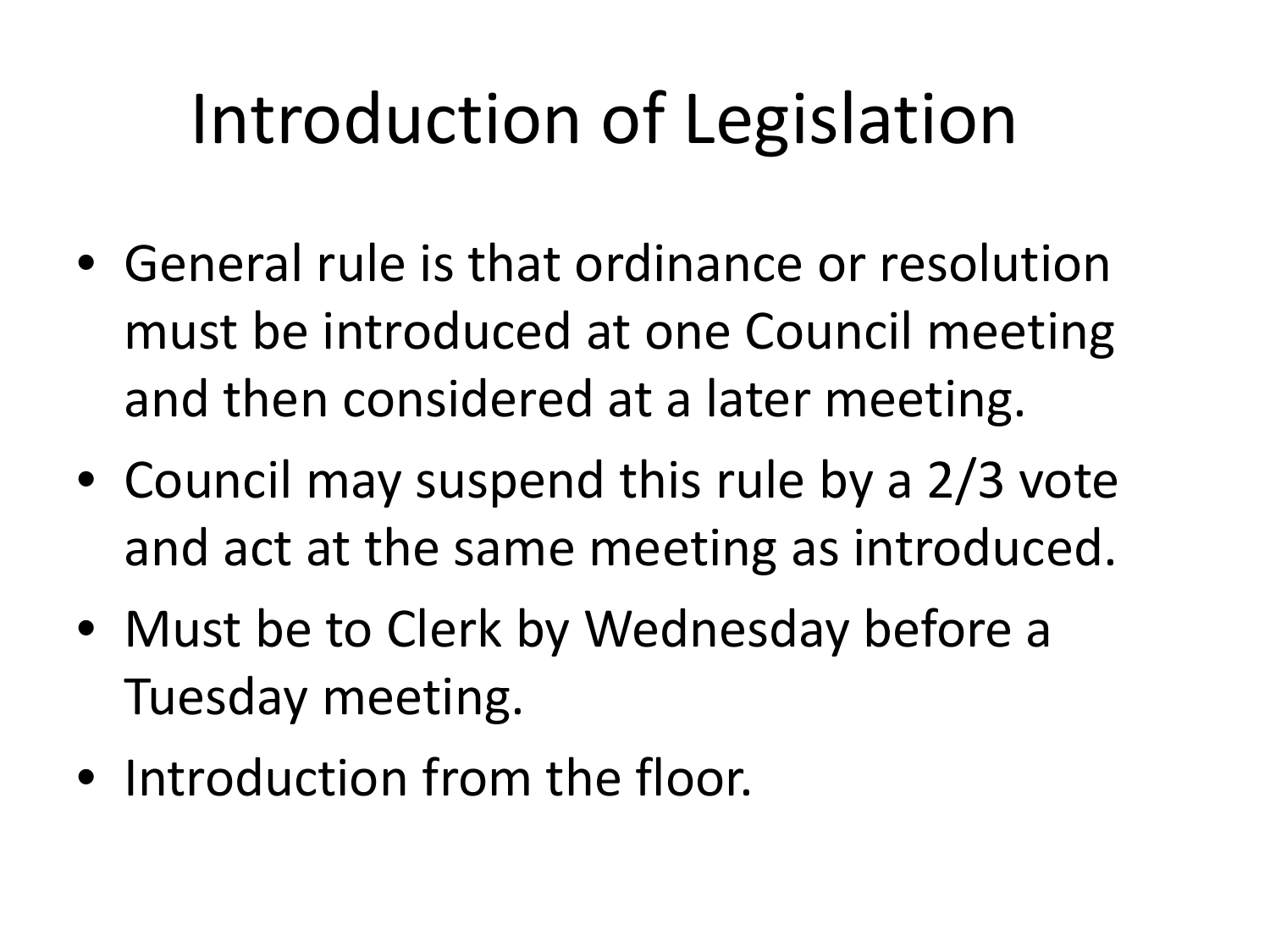#### Committee Referral Process

- Nearly all items are referred to a Board, Commission or Committee of the City.
- If multiple referrals, the first Committee listed is the "lead referral." Others are "secondary referrals."
- Process works best if secondary referrals act before lead referral. They may make suggested changes in the proposal.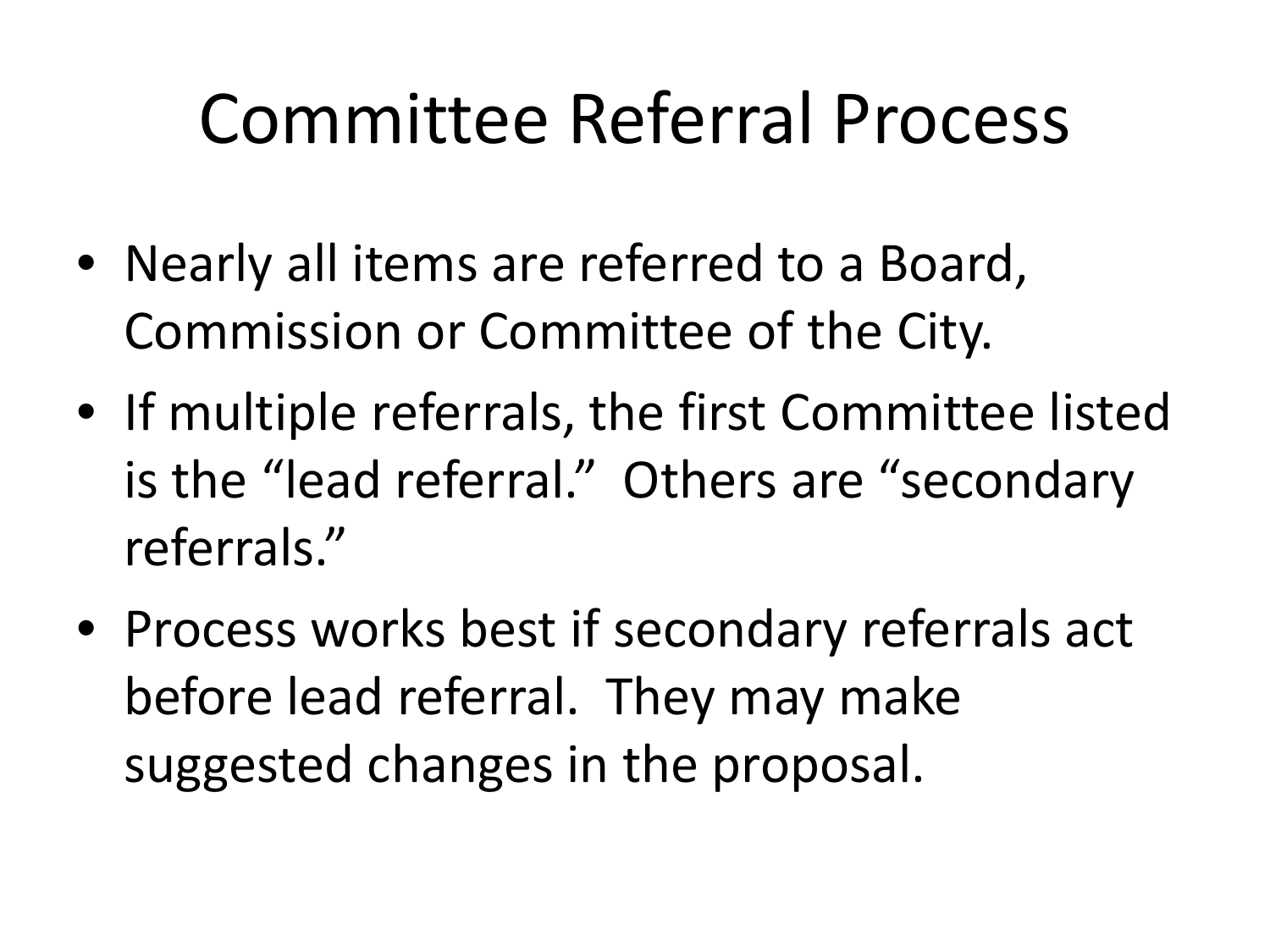#### Committee Referral Process, cont.

- Council may act without referral, and, with a few exceptions (Plan Commission), need not wait for a committee to act.
- Sec. 2.05(1)(a), MGO, tells committees to act within 45 days of referral.
- Action of the lead referral is normally the proposed action on the Council floor. Lead referral examines other suggestions.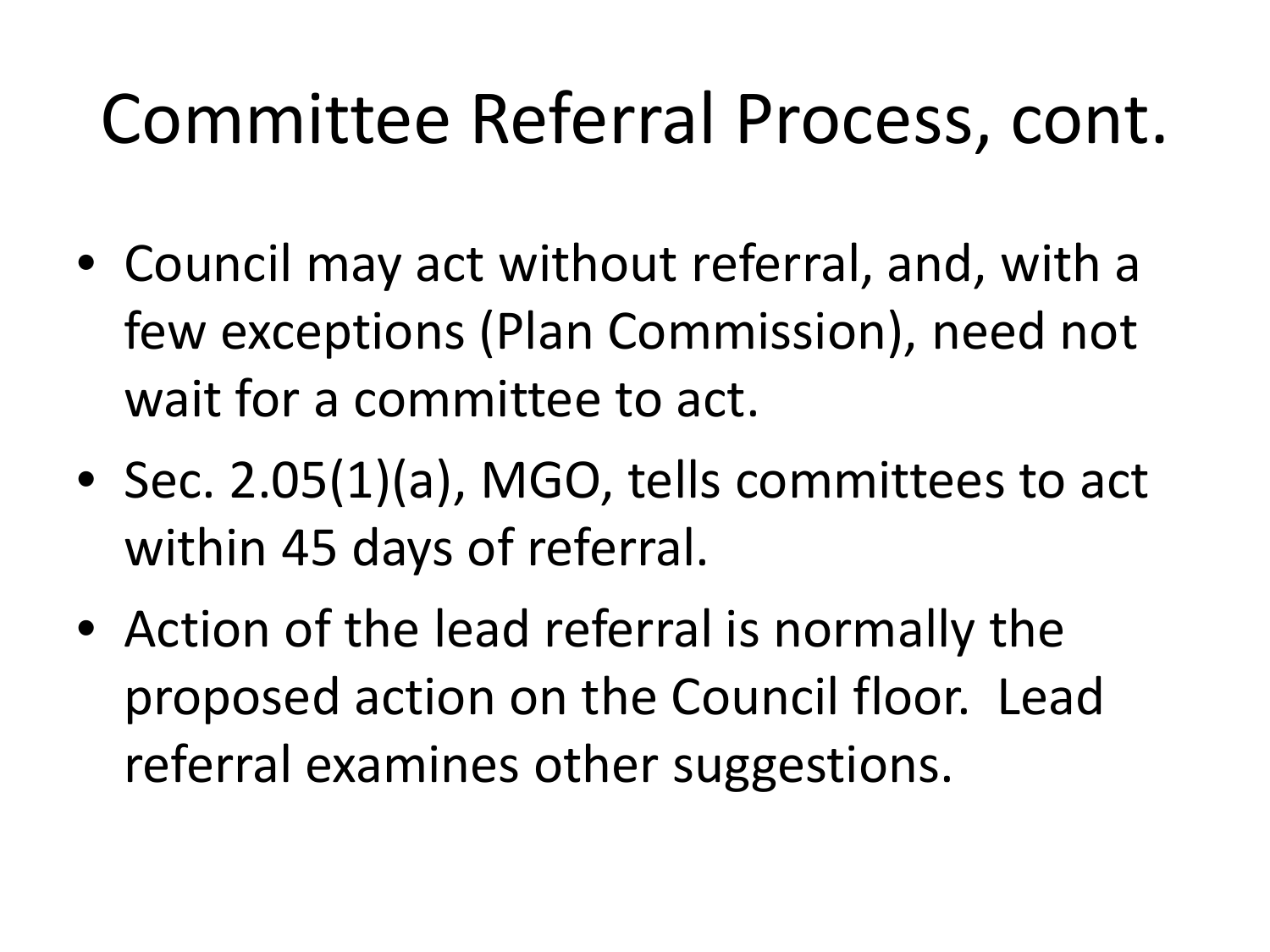- Will examine in detail in next segment
- Basic rule: Any change in the legislative proposal after introduction must be made by a person with authority to sponsor legislation. Will be given a different name depending on who sponsors the change and when it occurs.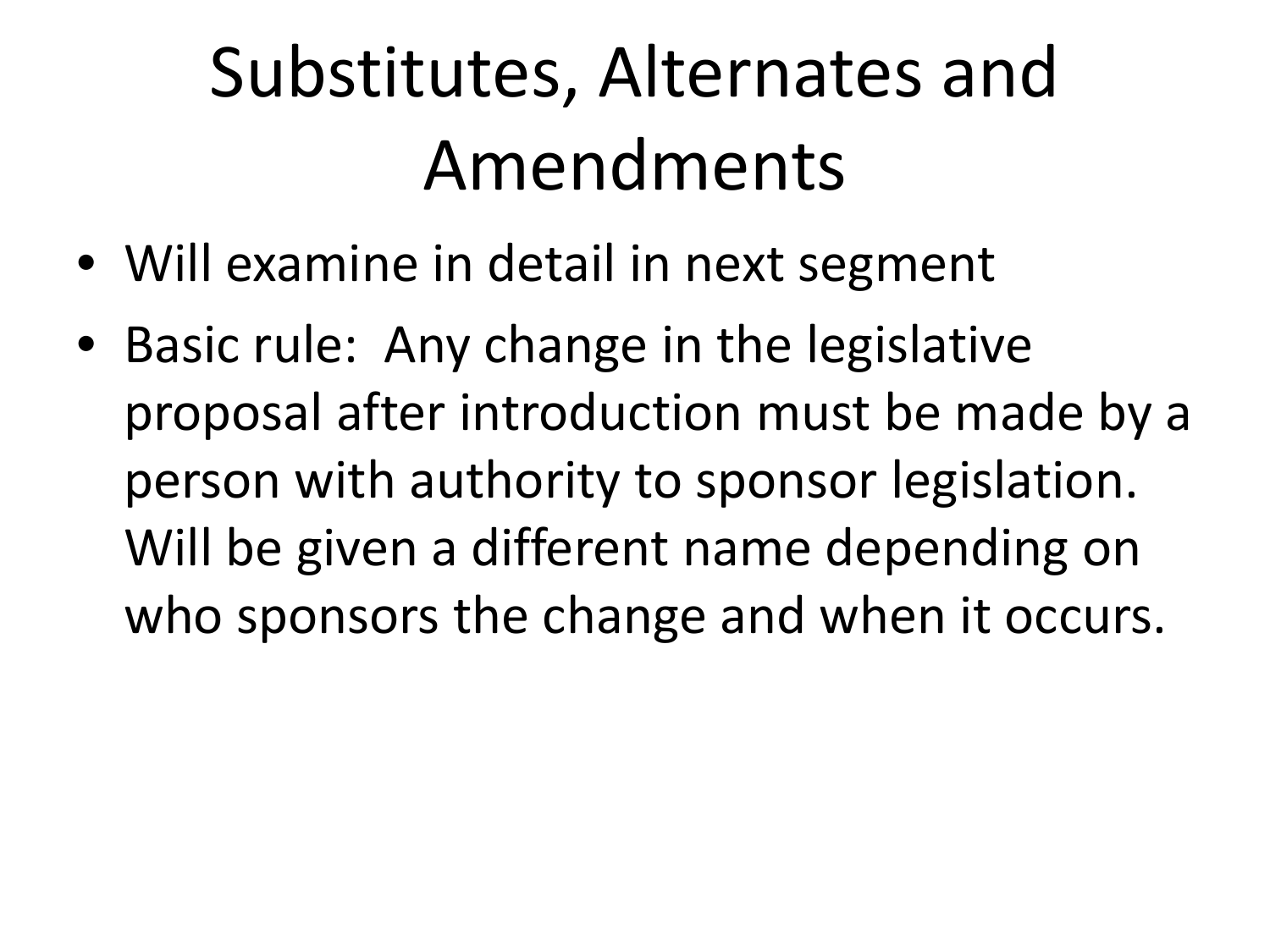### Public Hearings

- Members of the public are allowed to speak to any item on the Council agenda that is up for consideration.
- Members of the public may speak at Committee meetings on agenda items or anything else. Committees may not act on a new item if not on the agenda, but may ask questions.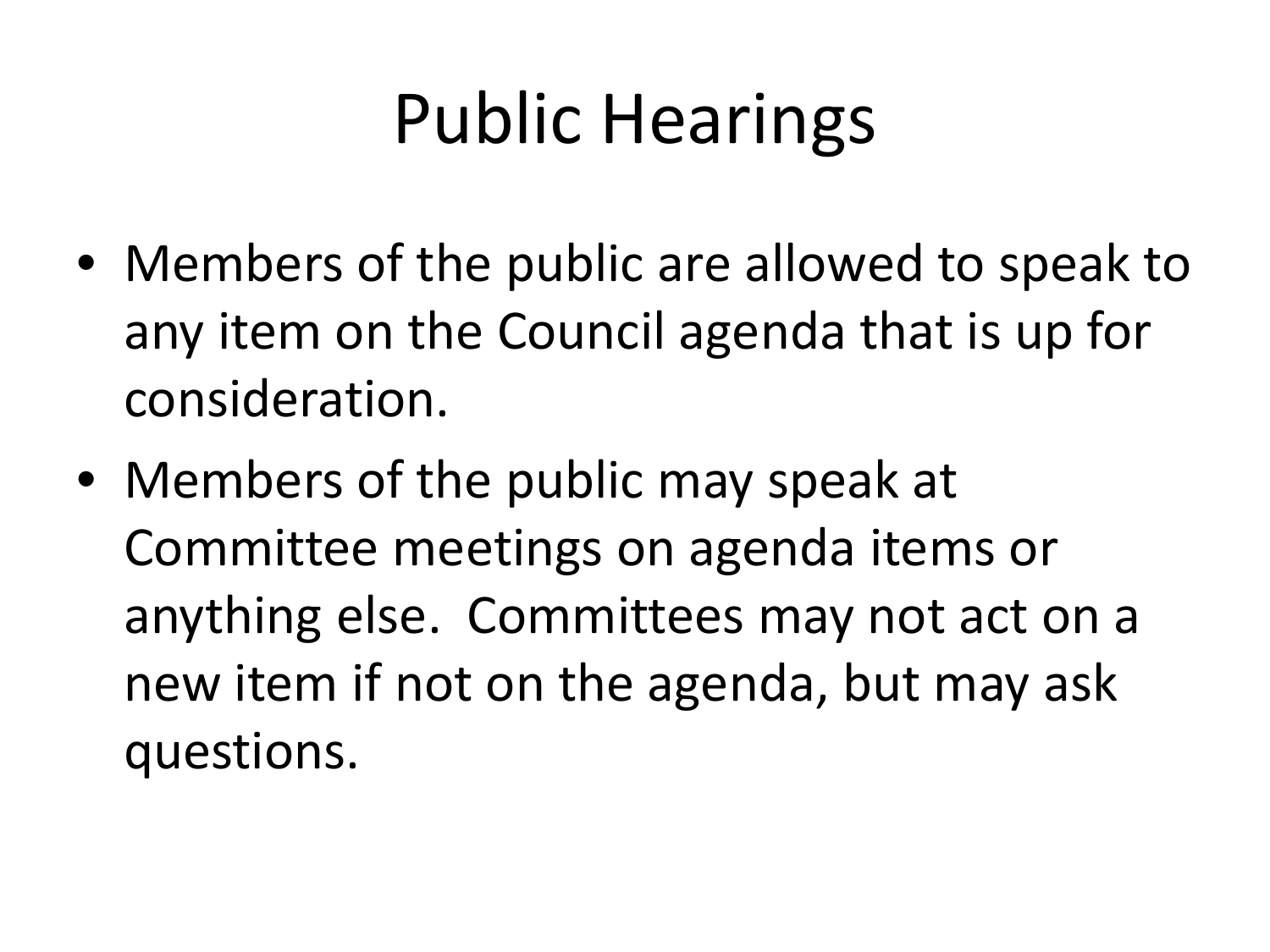### Public Hearings, cont.

- Three-minute limit on regular Council agenda items.
- Five-minute limit on "Public Hearing" items.
- By statute, some things (zoning change, special assessments, new liquor license) must be preceded by a public hearing, which is why they appear that way on agenda.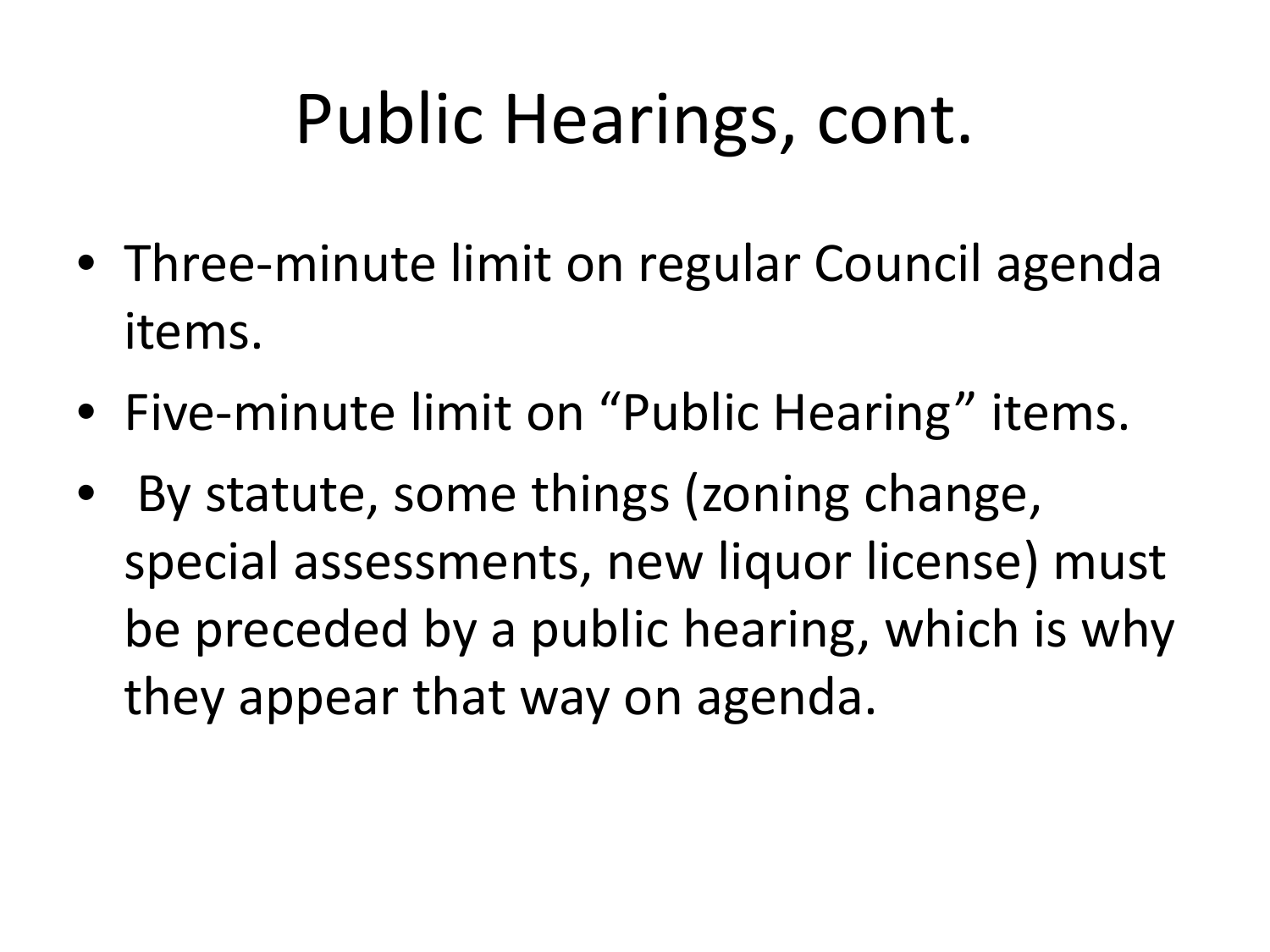#### Approval and Effective Date

- All matters must get the vote of 11 Council members, regardless of number voting.
- Some matters require 2/3 (14 votes) or  $\frac{3}{4}$  (15) votes).
- Mayor may only vote in the case of a 10-10 tie.
- Mayor's right to veto; a 2/3 vote to override the veto.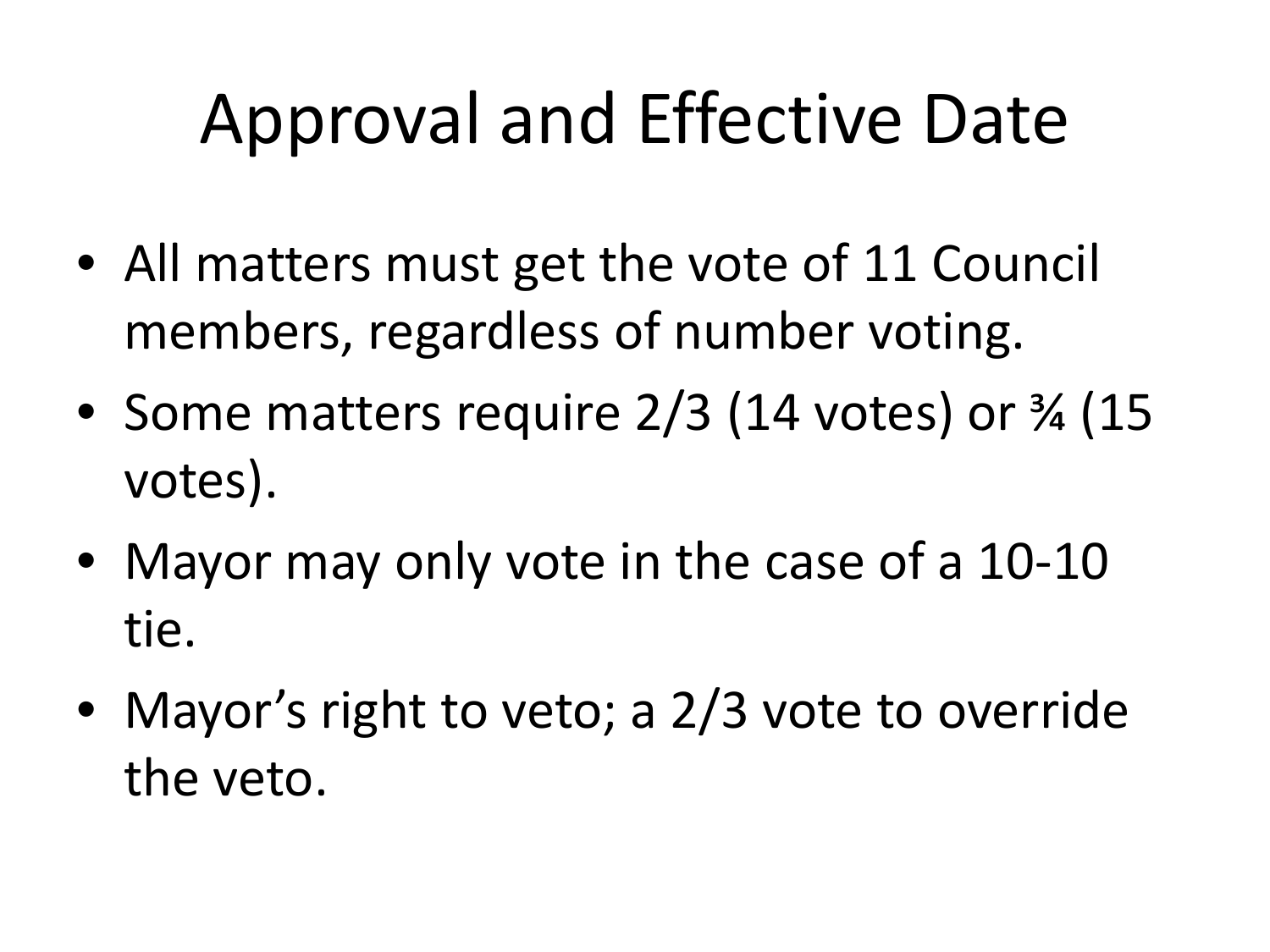#### Approval and Effective Date, cont.

- After meeting, Clerk prepares "proceedings" of the meeting.
- Mayor signs proceedings. This usually is a day or two after the meeting.
- Legislation goes into effect one day after the proceedings and summaries of legislation are published in the official newspaper. Usually within a week or so of the meeting.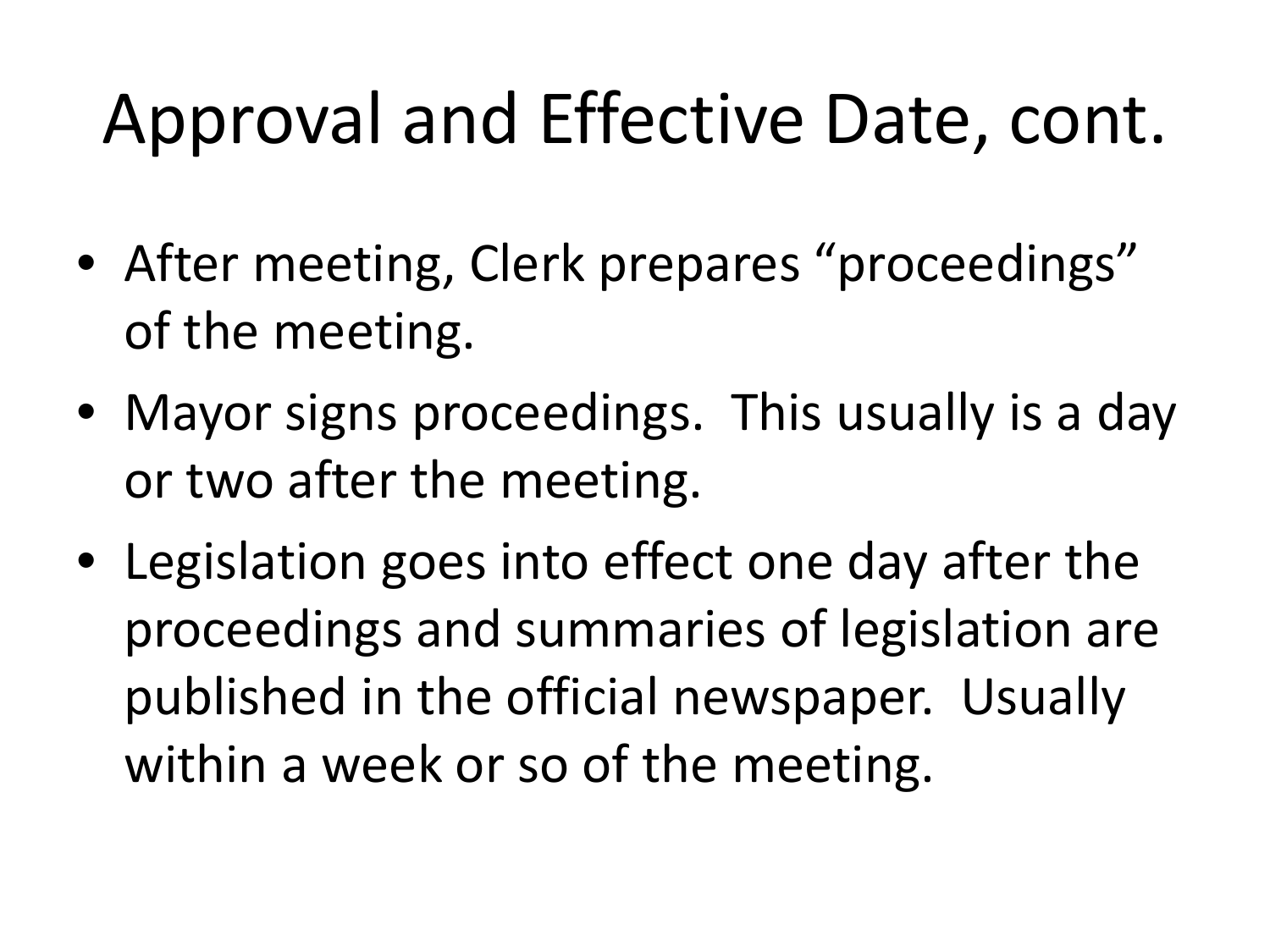- See the City Attorney memo of May 15, 2009.
- An attempt to bring some order to what was a sometimes haphazard process.
- If the lead sponsor desires changes in the ordinance or resolution prior to the time it reaches the Council floor, a Substitute is created. Multiple Substitutes create numbered Substitutes, e.g., Second Substitute Resolution.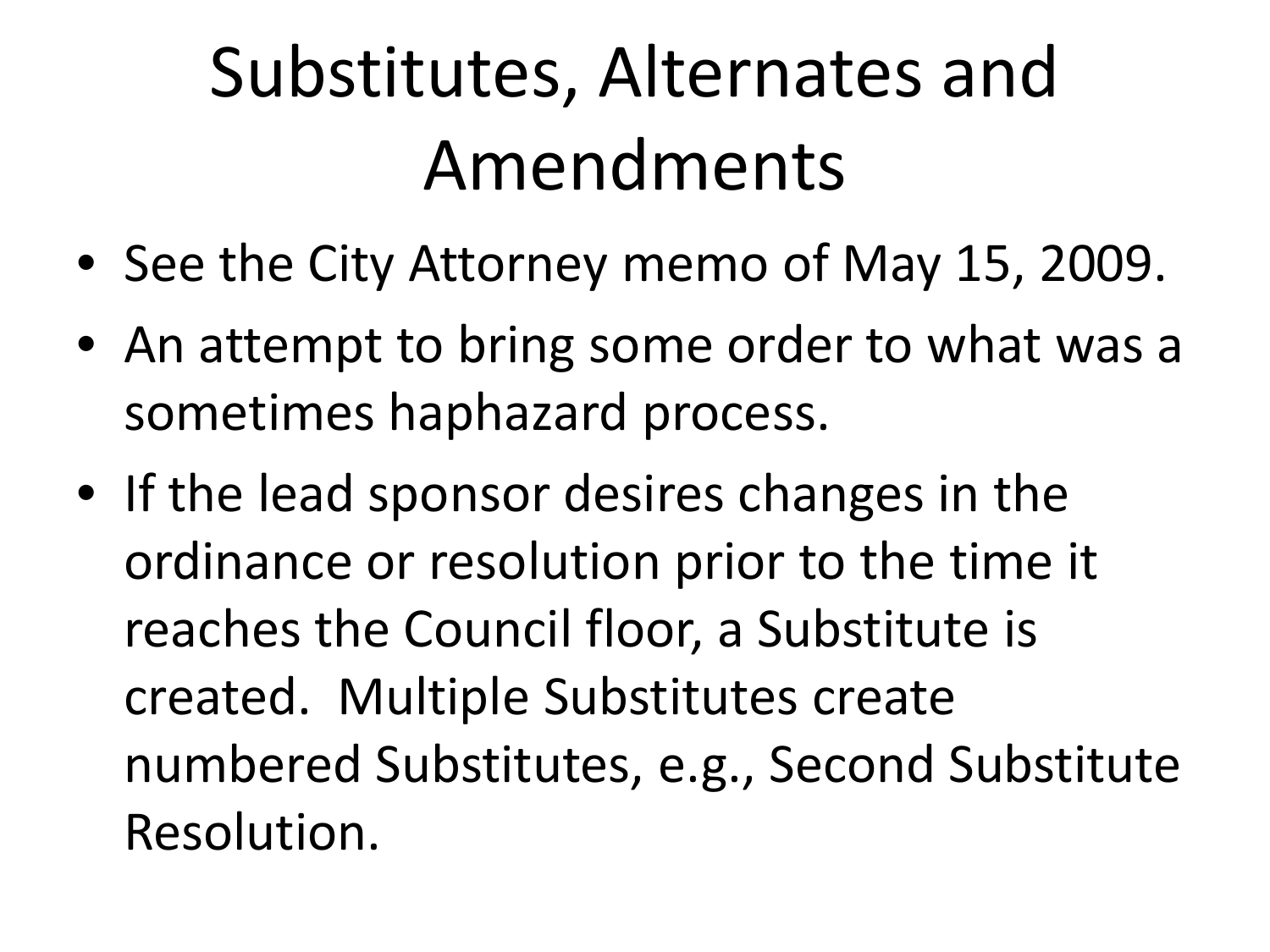- If an Alderperson or the Mayor want changes prior to the time the proposal reaches the Council floor, and the lead sponsor does not support those changes, then an Alternate is created. Multiple alternates may also be numbered.
- Committee staff should check with the lead sponsor (and other sponsors, as a courtesy) to see if they support suggested changes.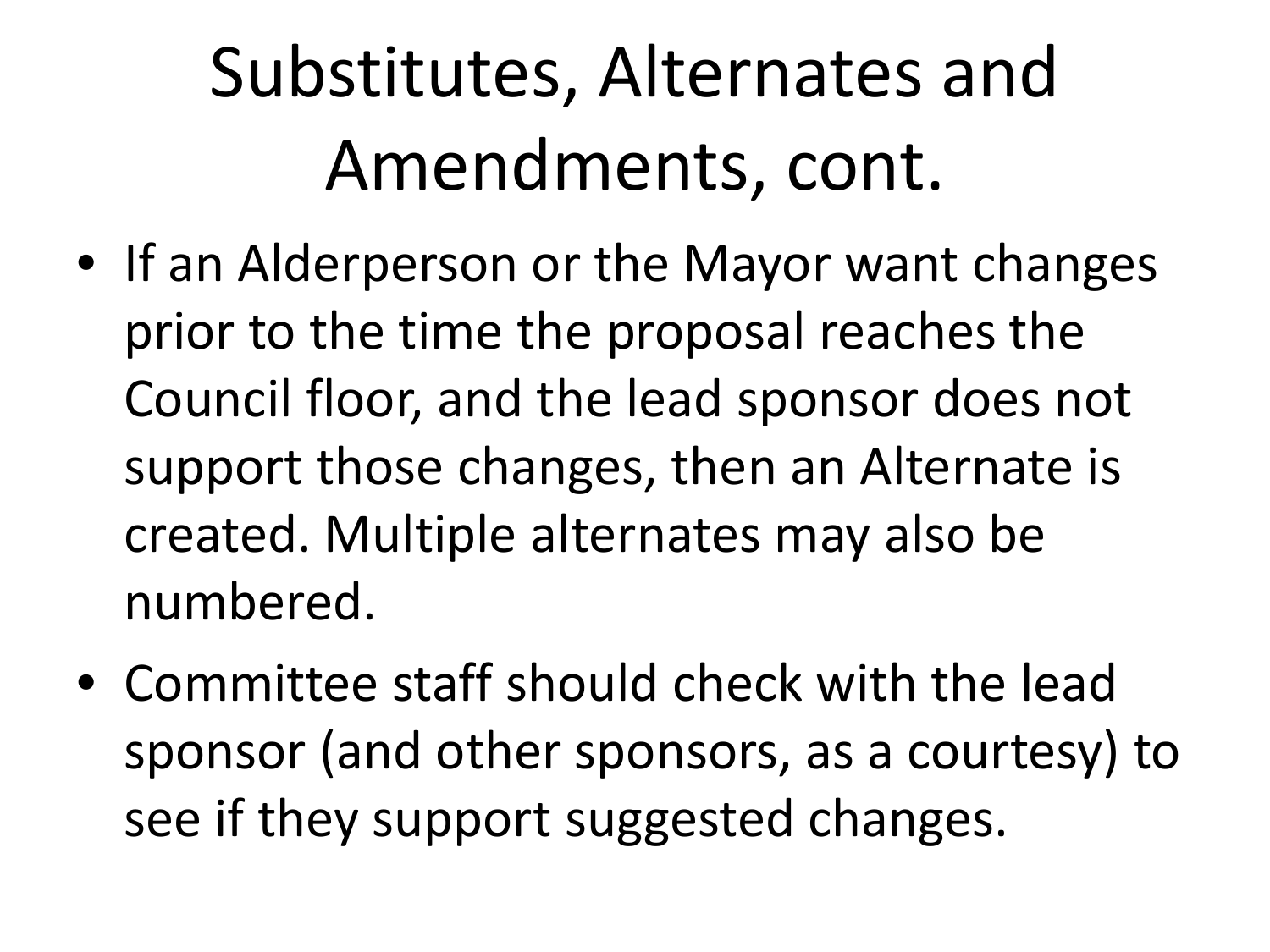- Substitute or Alternate ordinance proposals must be drafted by the City Attorney.
- Committees may also make recommendations that show up in the legislative history, and even without a Substitute or Alternate, these may be considered on the Council floor.
- Any change to a proposal made on the Council floor results in an Amendment to the proposal.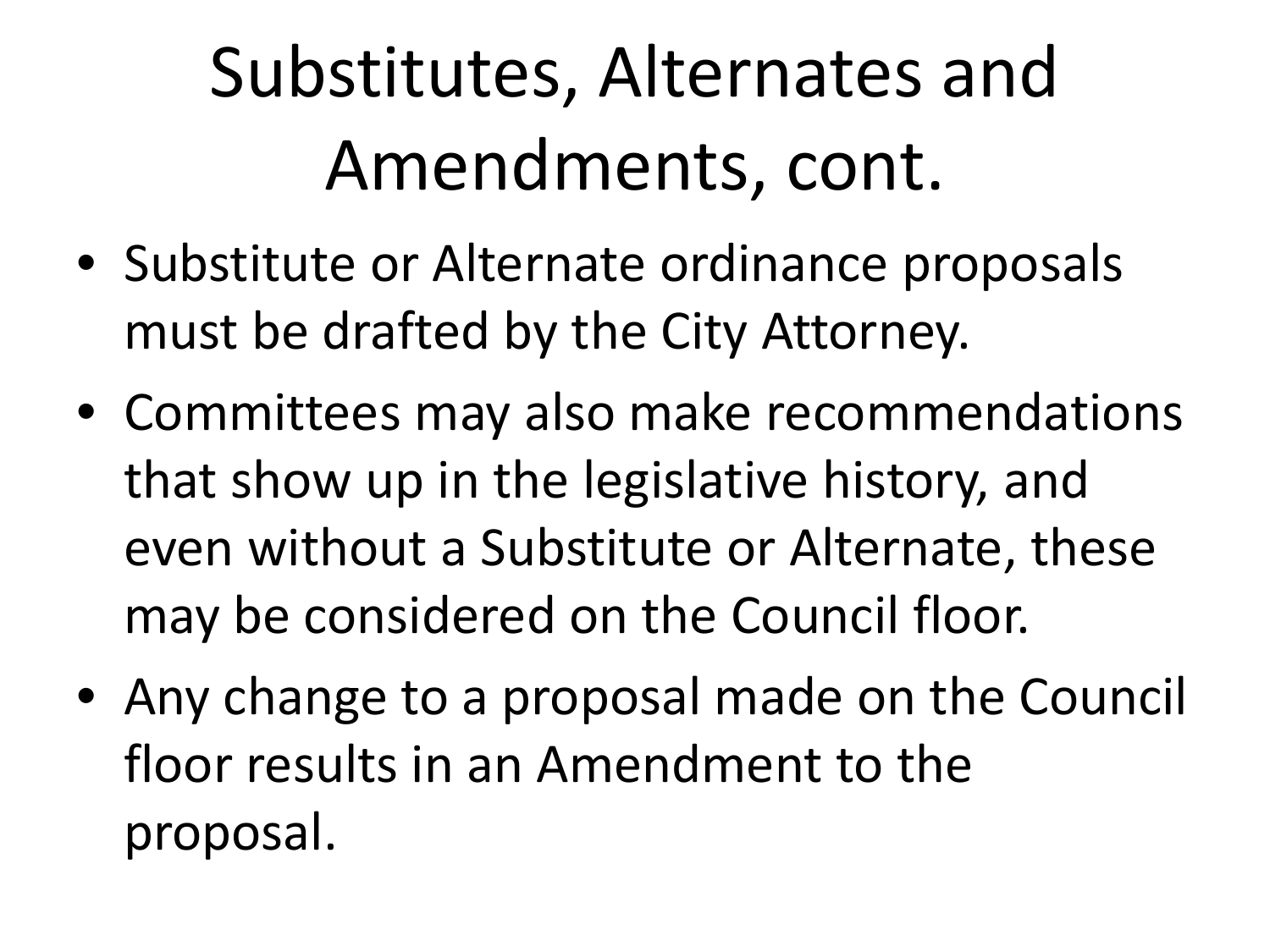- Thus, we may end up with an Amended Second Substitute Ordinance, or Amended Third Alternate Resolution, etc.
- Prior versions of the proposal should be kept in Legistar as an attachment.
- Substitutes or Alternates must have a Fiscal Note.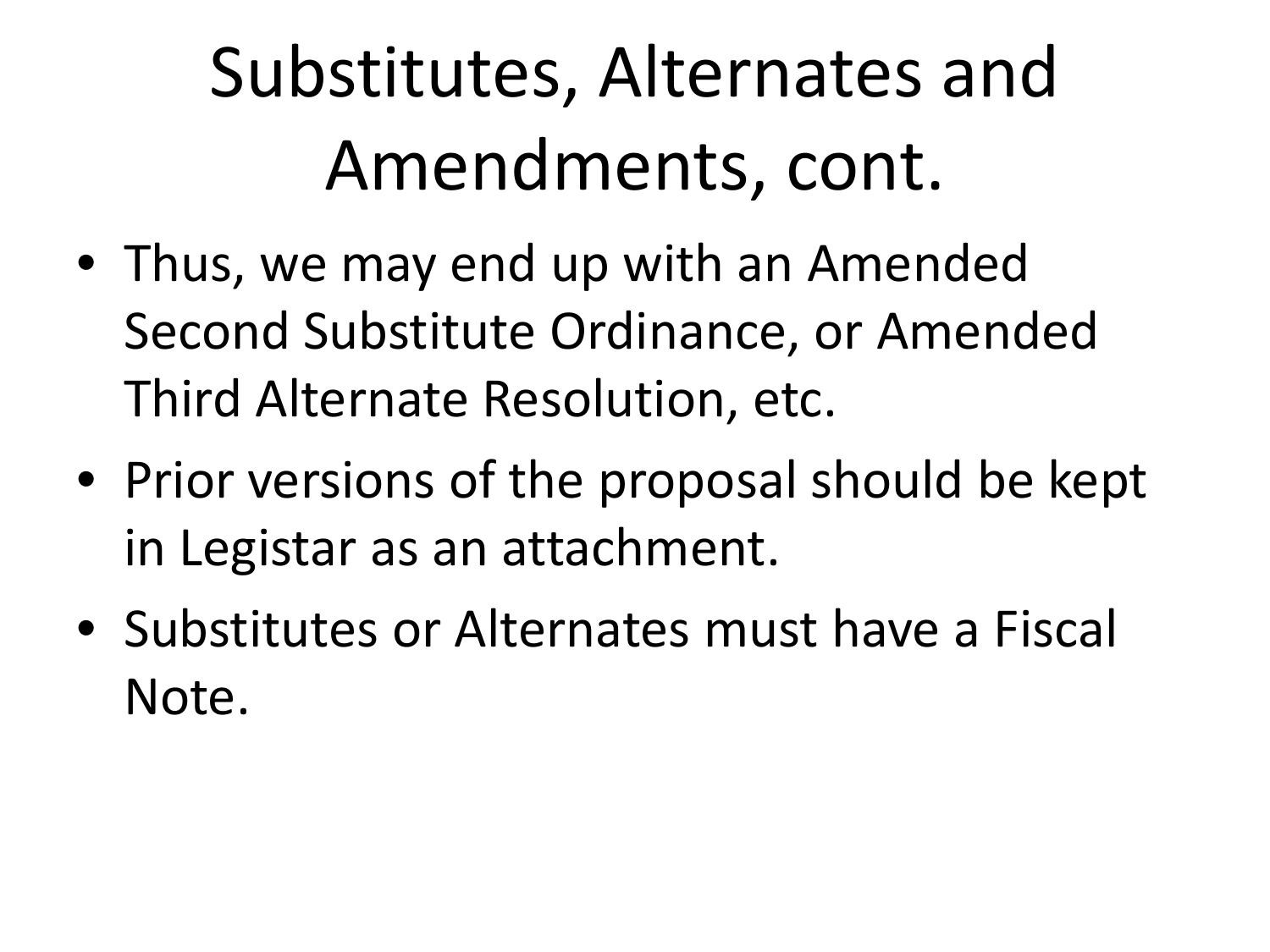- The preferred legislation on the Council's agenda normally will be the version recommended by the Lead Committee. Other versions will be an attachment to the preferred proposal.
- Do not confuse our use of "Substitute" in the Legislative Process with a special type of amendment which may be offered on the Council floor under Robert's Rules and called a substitute amendment.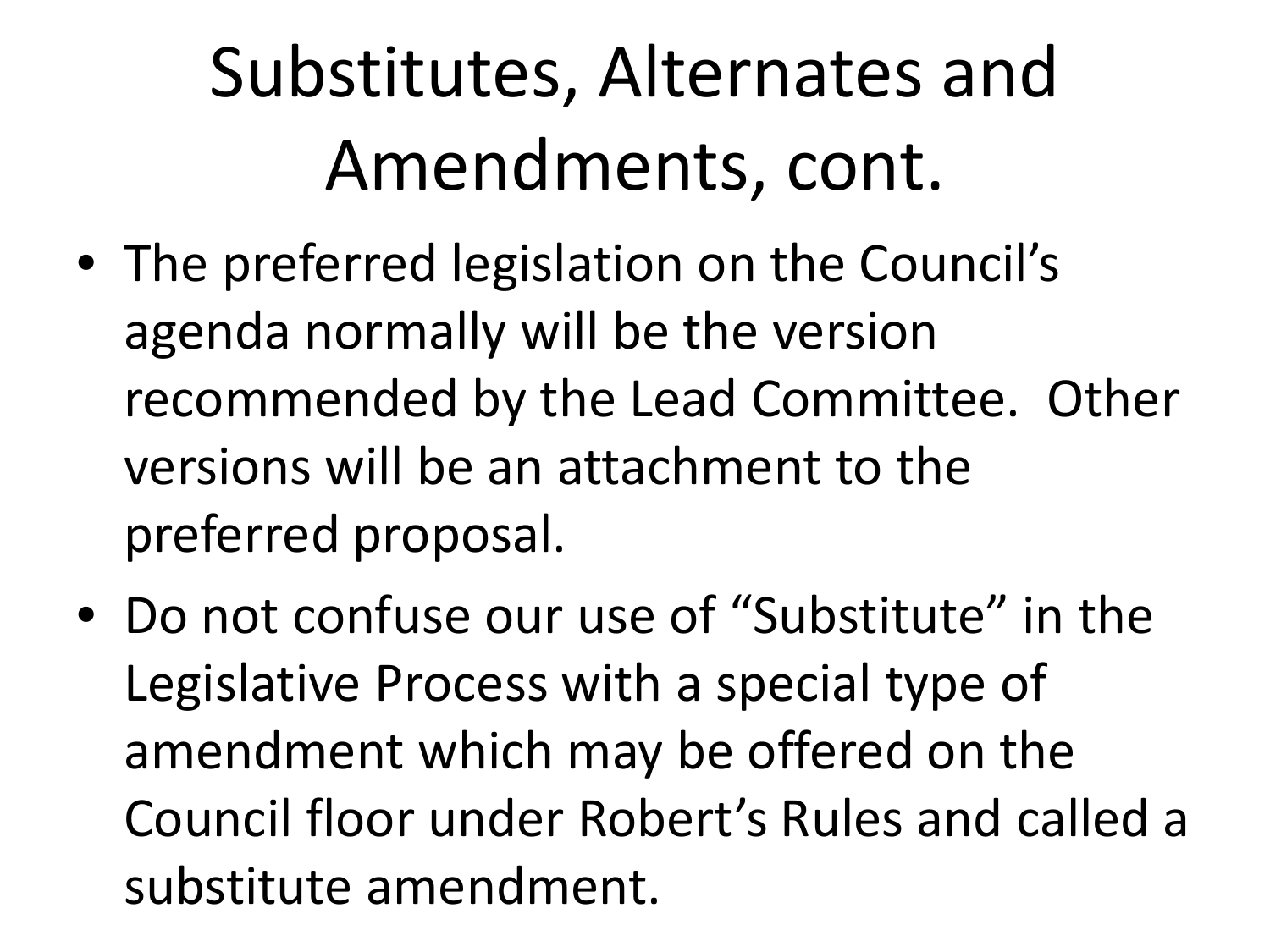#### Committees and Sec. 33.01, MGO

- See the current form of Sec. 33.01, MGO.
- The result of a long process to bring order to Boards, Committees and Commissions. Most of these Sub-units are now in Chapter 33.
- Ad hoc committees are created by resolution or written order of the Mayor or Common Council President.
- See the template for Committee creation.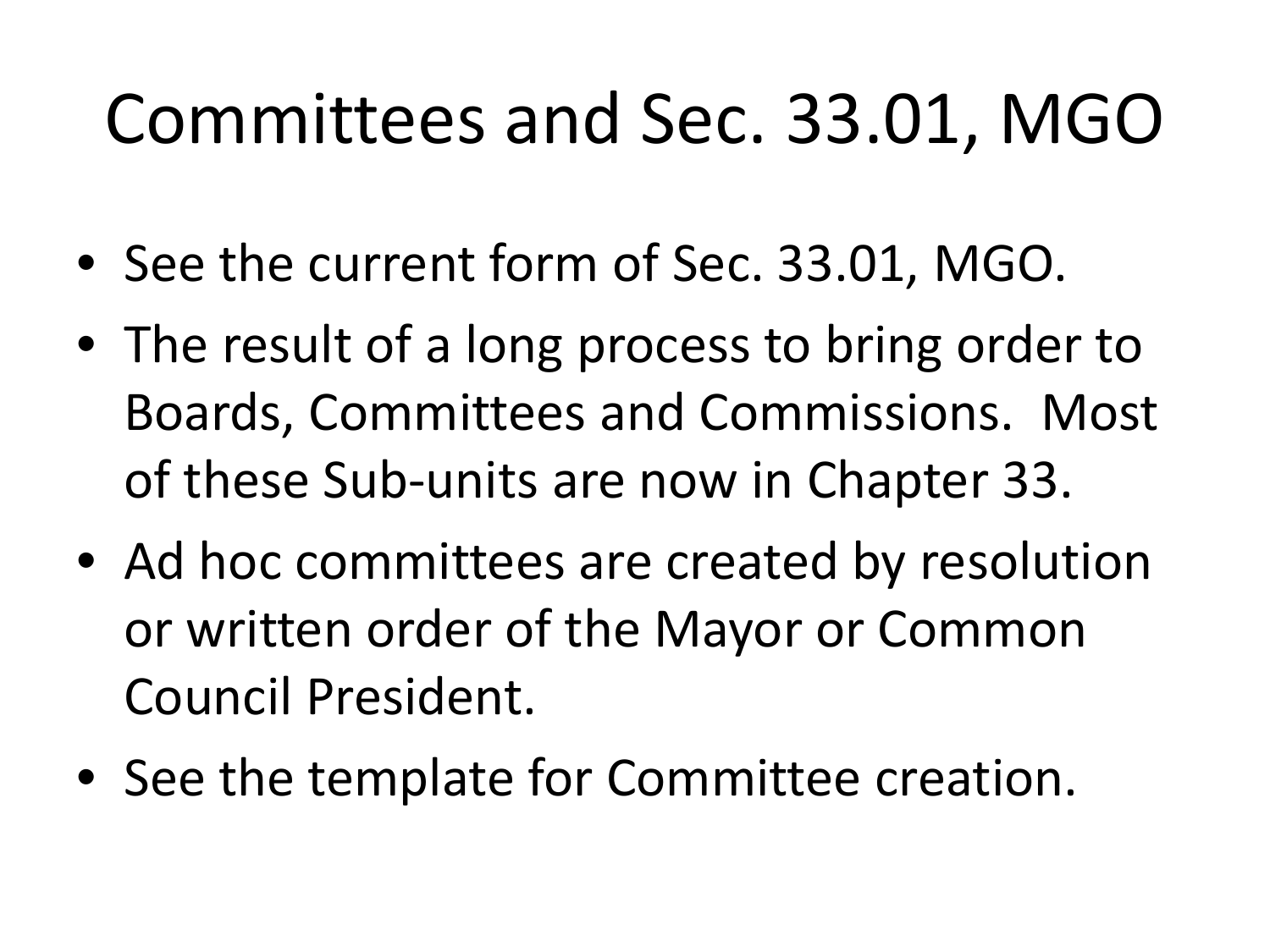- Standing or permanent Committees are to be codified in the MGO.
- Committees must have a name, duties and powers, membership and appointment process.
- Ad hoc committees must have an ending date or event.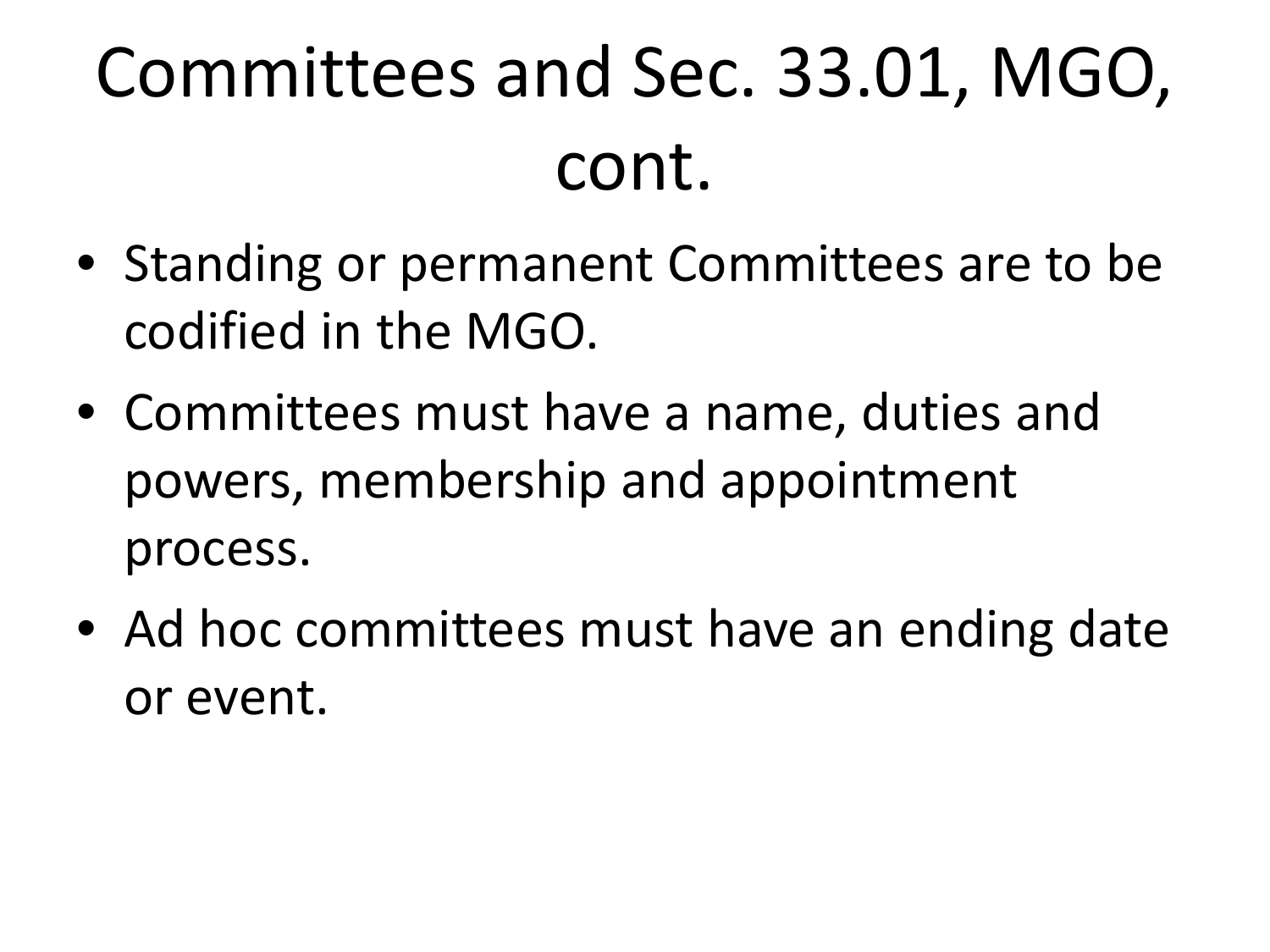- Committees make recommendations to the Council.
- Boards or Commissions have some power to act without further approval of the Council.
- Sub-committees made up of members of the Committee may be created by the Committee.
- Role of Alternates defined in Sec. 33.01.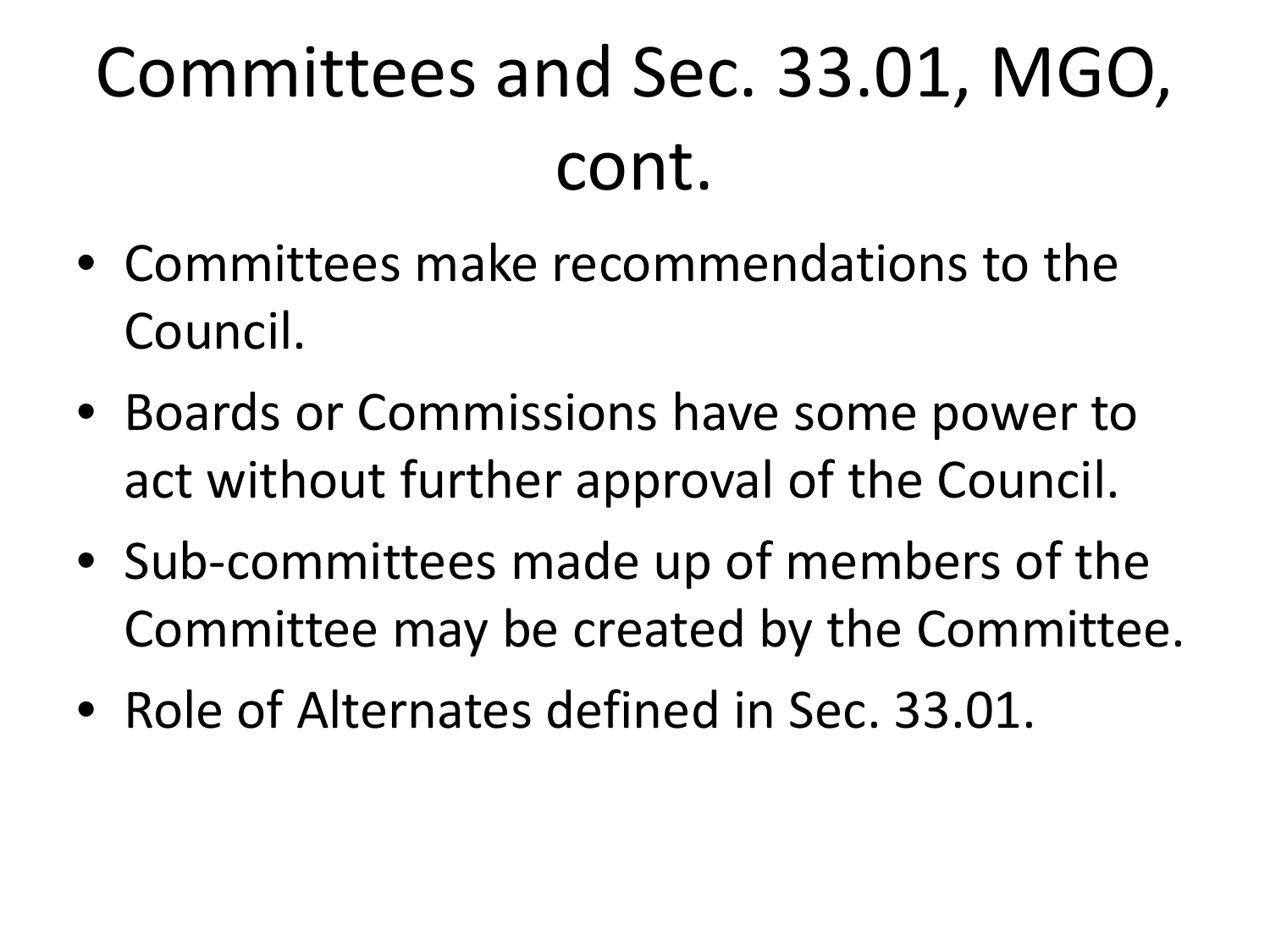- Common Council may not amend appointments without the Mayor's consent.
- Normal terms are 3 years; 2 years for Alderpersons to coincide with term.
- 12 year term limit unless 2/3 of Council says otherwise.
- 15 minute rule.
- Majority vote of quorum and attendees.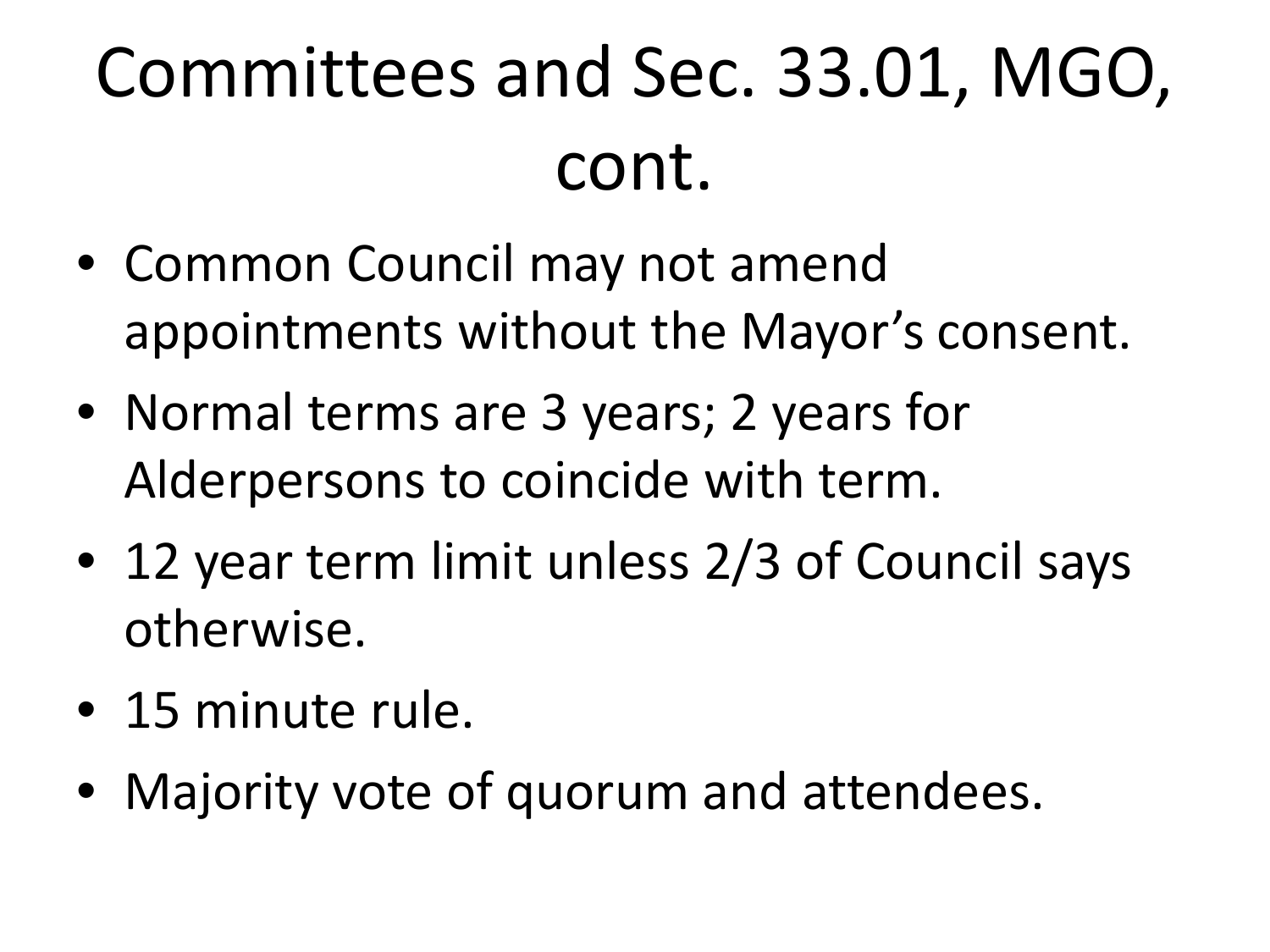- Rules of Procedure and role of the Chair.
- Council participation.
- Dates not to meet.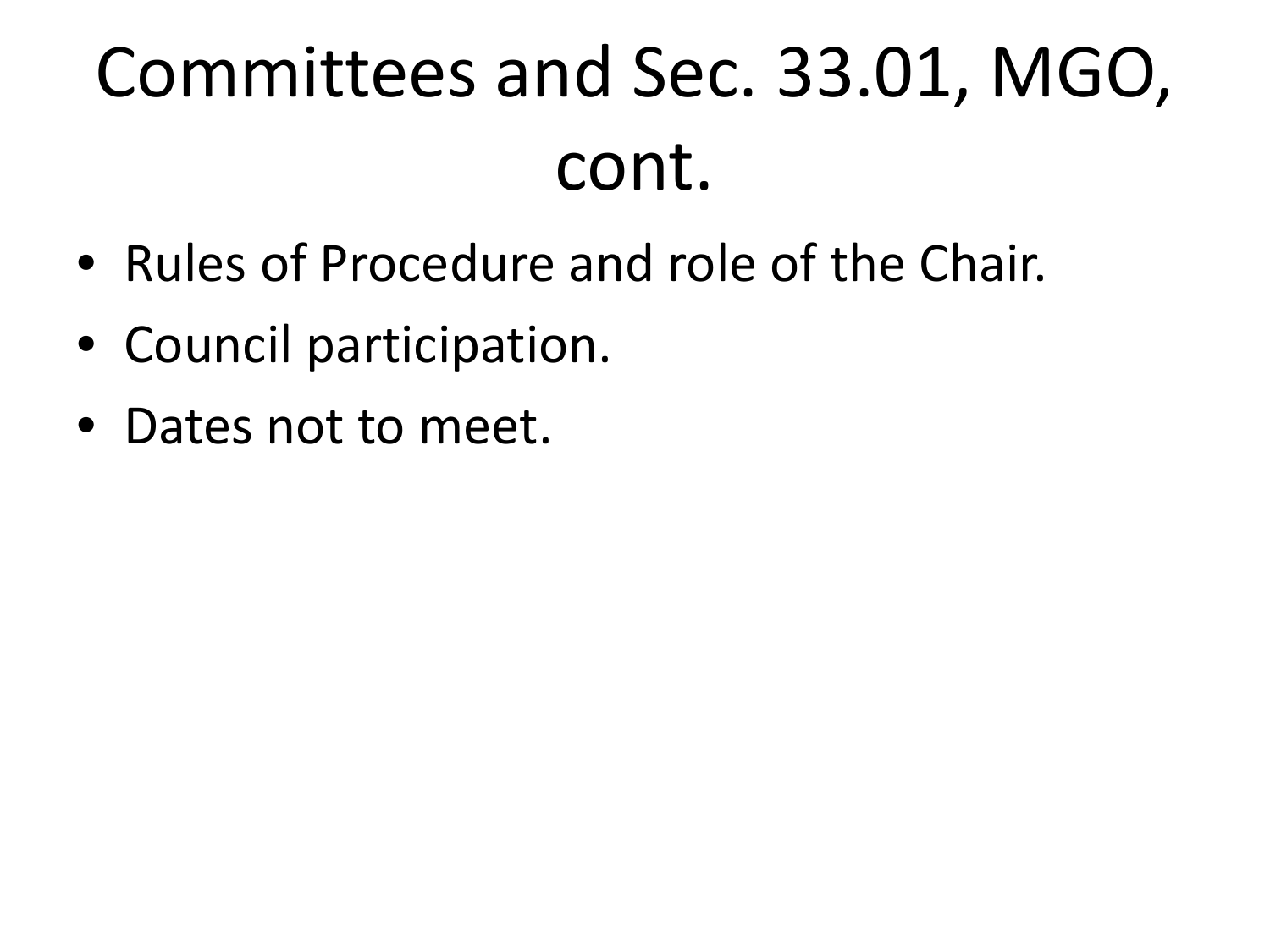#### Legistar Issues

• Discussion of Legistar Issues with Lisa Veldran.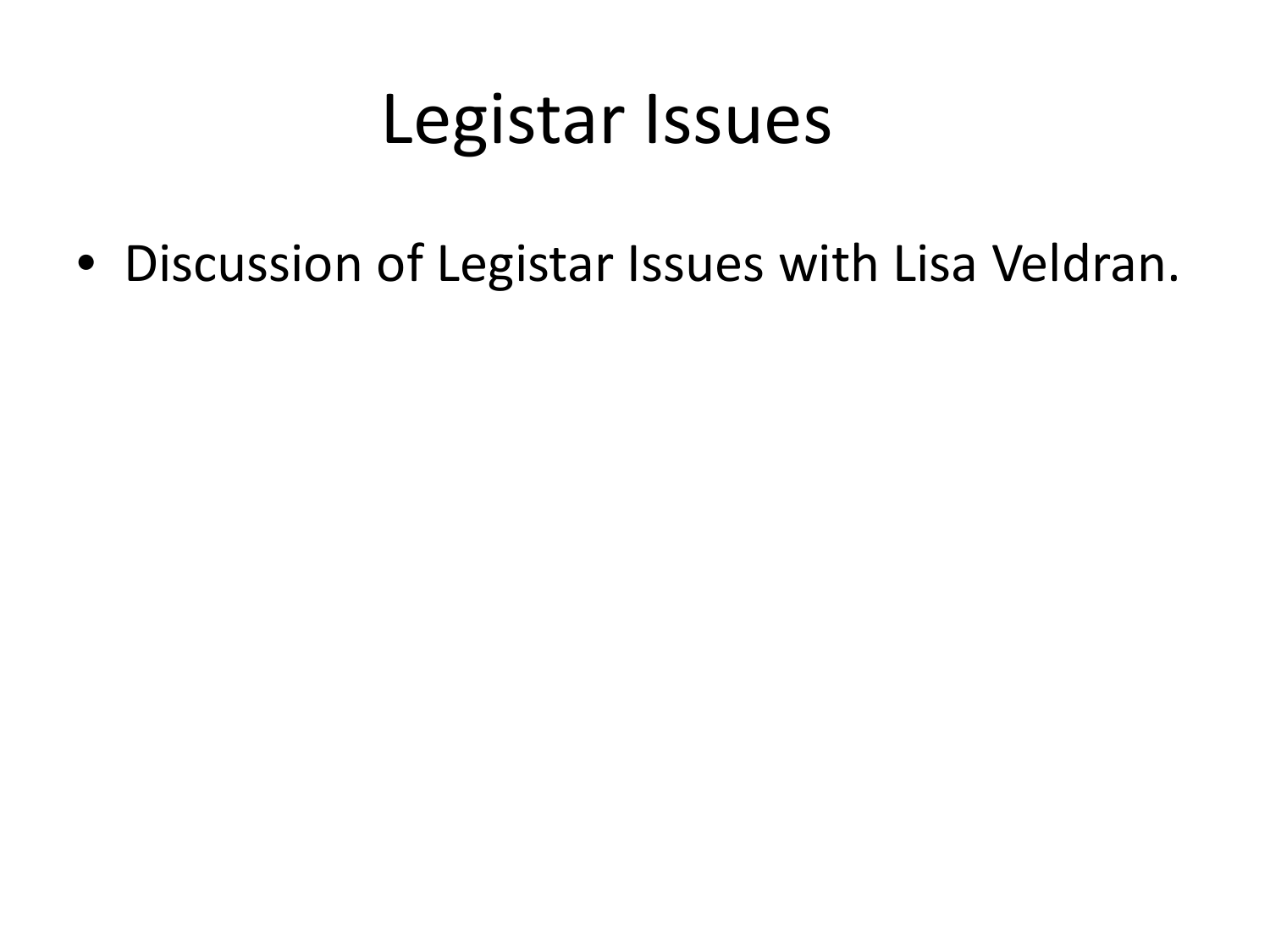#### Your Questions or Issues

• Any other related questions or issues?